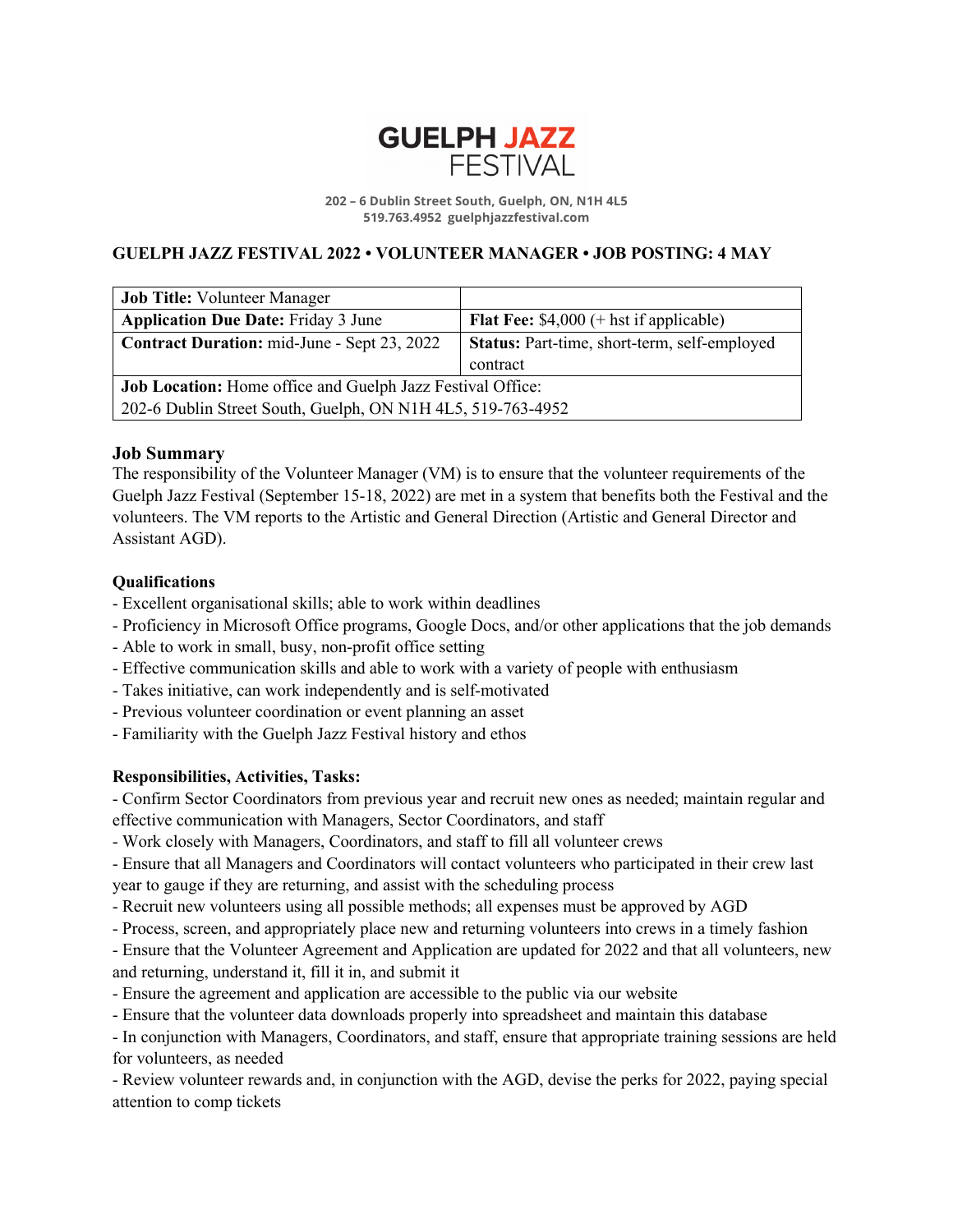- Create and assemble the volunteer packages and arrange for distribution to the volunteers

- Deliver the GJF Anti-Harassment / Anti-Discrimination Policy to volunteers and communicate that they must adhere to the Policy while working for the GJF

- Provide the office with a complete volunteer schedule
- Coordinate the volunteer appreciation party to be held in September and host the event
- Provide a report within the week after the Festival and attend debriefing meetings
- Oversee the Volunteer Budget
- Report regularly to and/or meet with the AGD/AAGD
- perform other duties related to Volunteers, as assigned by the AGD and/or AAGD

## **Work Conditions**

The Volunteer Manager is an independent contractor, not an employee of GJF, and will work the hours needed to achieve the tasks as outlined above. The VM can work from home and/or in the GJF office and will use a personal laptop and mobile phone. (Arrangements can be made for those without one or both.) The VM will be expected to be on site and reasonably available at all times in the week leading up to and during the Festival. The VM will attend periodic staff meetings, and will report regularly to the AGD. The GJF has an Anti-Harassment / Anti-Discrimination policy to which the VM will be expected to adhere and is part of the contract.

## **Additional Information:**

The Guelph Jazz Festival is an equal opportunity employer, and we encourage applications from women, Black, Indigenous and people of colour, people with disabilities, and people of diverse sexual orientations, gender identities and gender expressions. All qualified candidates are encouraged to apply.

## To Apply:

Please email your cover letter and resume (in Word or PDF format) to info@guelphjazzfestival.com and put Volunteer Manager application in the subject line.

## **Contact person:**

Scott Thomson Artistic and General Director info@guelphjazzfestival.com

## **Organization Description:**

The Guelph Jazz Festival is an annual event that presents world-class creative improvised music. Now in its 29<sup>th</sup> year, the Festival presents music that invites listeners to hear the world anew. Based in the vibrant community of Guelph, Ontario, the Festival is one of the most provocatively enjoyable musical events in North America. We strive to make unconventional music widely accessible to a broad audience through ticketed concerts, educational initiatives, and free programming.

Guelph Jazz Festival is committed to the following core values in all its activities:

## Community

• We actively cultivate a wide range of community partnerships.